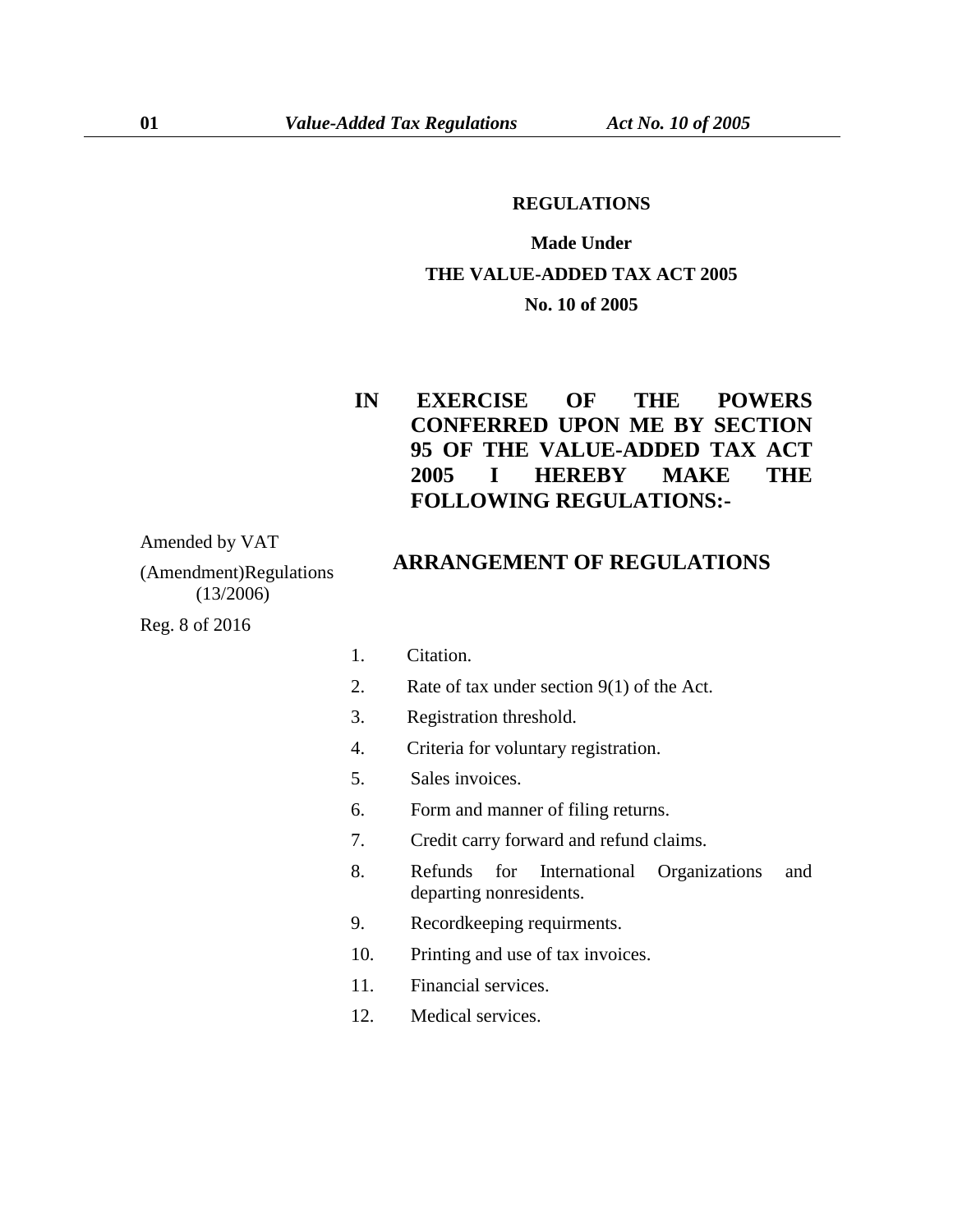| <b>Citation.</b>                                                     |    | 1. These Regulations may be cited as the Value-Added Tax<br><b>Regulations 2005.</b>                                                                                                             |                                                                                                                                                                                                                                                                                                                                                                                                                                                                                                                                                                                                                       |  |  |
|----------------------------------------------------------------------|----|--------------------------------------------------------------------------------------------------------------------------------------------------------------------------------------------------|-----------------------------------------------------------------------------------------------------------------------------------------------------------------------------------------------------------------------------------------------------------------------------------------------------------------------------------------------------------------------------------------------------------------------------------------------------------------------------------------------------------------------------------------------------------------------------------------------------------------------|--|--|
| Rate of tax under<br>section $9(1)$ of the<br>Act.<br>Reg. 8 of 2016 | 2. |                                                                                                                                                                                                  | The tax imposed under section $9(1)$ of the Act shall be at a<br>rate of fourteen percent $(14\%)$ .                                                                                                                                                                                                                                                                                                                                                                                                                                                                                                                  |  |  |
| <b>Registration</b><br>threshold.<br>Reg. 8 of 2016                  | 3. | For the purposes of section $11(1)$ (a) and (b) and Schedule<br>IV, paragraph (1), of the Act the registration threshold shall<br>be \$15,000,000.00.                                            |                                                                                                                                                                                                                                                                                                                                                                                                                                                                                                                                                                                                                       |  |  |
| Criteria for<br>voluntary<br>registration.                           | 4. | An approval of an application for voluntary registration under<br>section $11(5)$ of the Act may be granted by the<br>Commissioner where the applicant satisfies the following<br>$conditions -$ |                                                                                                                                                                                                                                                                                                                                                                                                                                                                                                                                                                                                                       |  |  |
|                                                                      |    | (a)                                                                                                                                                                                              | that the applicants' business and business location are<br>identifiable and the address and other information of<br>the applicant or his agent are provided to the<br>Commissioner's satisfaction;                                                                                                                                                                                                                                                                                                                                                                                                                    |  |  |
|                                                                      |    | (b)                                                                                                                                                                                              | that the applicant demonstrates to the Commissioner's<br>satisfaction that the recordkeeping requirements of<br>section 60 of the Act have been or are likely to be<br>met;                                                                                                                                                                                                                                                                                                                                                                                                                                           |  |  |
|                                                                      |    | (c)                                                                                                                                                                                              | that the applicant demonstrates to the Commissioner's<br>satisfaction an intention to make taxable supplies.<br>Where the applicant's business operations have not<br>yet begun at the time of application, or if the applicant<br>has carried on the business for less than a calendar<br>year, evidence of bank loans and revenue projections,<br>contracts or other details of arrangements to make<br>taxable supplies, feasibility studies, purchase of<br>capital equipment, and similar information may be<br>accepted by the Commissioner as evidence that the<br>applicant intends to make taxable supplies. |  |  |

**Sales invoices.** 5. A sales invoice under section 28 of the Act is a document executed in the form required by the Commissioner that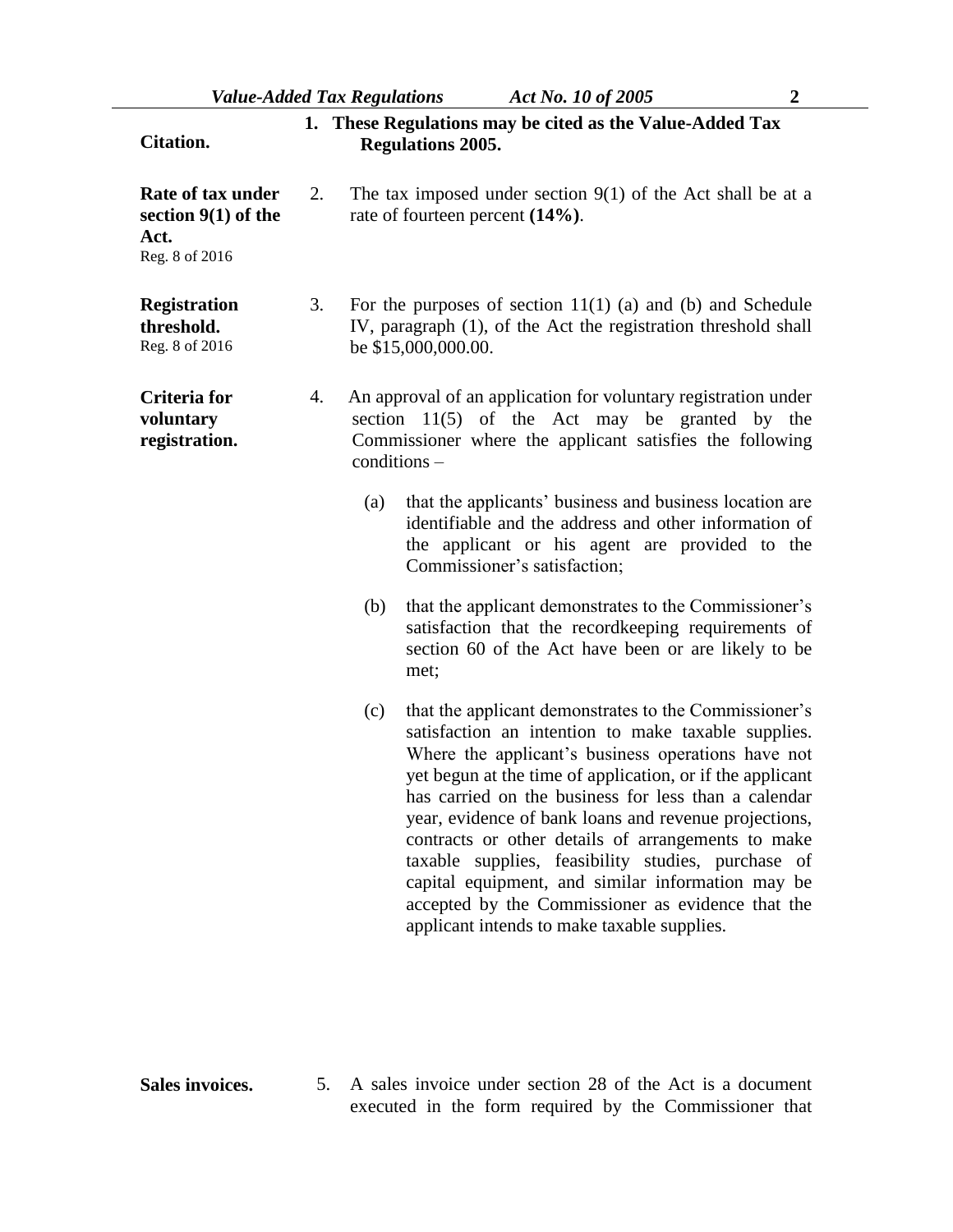|                                                      | includes the following information -                                                                                                                                                                                                                      |                                                                                                                                                                                          |  |  |  |
|------------------------------------------------------|-----------------------------------------------------------------------------------------------------------------------------------------------------------------------------------------------------------------------------------------------------------|------------------------------------------------------------------------------------------------------------------------------------------------------------------------------------------|--|--|--|
|                                                      | (a)                                                                                                                                                                                                                                                       | the name, address, and VAT registration number of<br>the registered person making the supply;                                                                                            |  |  |  |
|                                                      | (b)                                                                                                                                                                                                                                                       | a description sufficient to identify the goods supplied<br>or services rendered;                                                                                                         |  |  |  |
|                                                      | (c)                                                                                                                                                                                                                                                       | the price of the supply;                                                                                                                                                                 |  |  |  |
|                                                      | (d)                                                                                                                                                                                                                                                       | the amount of VAT if separately stated; and                                                                                                                                              |  |  |  |
|                                                      | (e)                                                                                                                                                                                                                                                       | the issue date of the sales invoice.                                                                                                                                                     |  |  |  |
| Form and manner<br>of filing returns.                | 6. In addition to the information required by section $31(2)$ (b) of<br>the Act, a VAT return shall be accompanied with the<br>documentation determined by the Commissioner and shall<br>include the following information—                               |                                                                                                                                                                                          |  |  |  |
|                                                      | (a)                                                                                                                                                                                                                                                       | the legal name of the registered person making the<br>return, and the registered person's trade name, if<br>different from the legal name;                                               |  |  |  |
|                                                      |                                                                                                                                                                                                                                                           | (b) the VAT registration number.                                                                                                                                                         |  |  |  |
| <b>Credit carry</b><br>forward and refund<br>claims. | 7. (1) If a taxpayer in a credit position is entitled to claim a<br>refund under section 35 of the Act, the claim shall be<br>submitted in the form and with the documentation<br>determined by the Commissioner, including the following<br>information- |                                                                                                                                                                                          |  |  |  |
|                                                      |                                                                                                                                                                                                                                                           | the legal name of the registered person making the<br>(a)<br>claim, and the registered person's trade name, if<br>different from the legal name;                                         |  |  |  |
|                                                      |                                                                                                                                                                                                                                                           | the VAT registration number of the registered<br>(b)<br>person making the supply;                                                                                                        |  |  |  |
|                                                      |                                                                                                                                                                                                                                                           | the amount of the refund claimed, the period or<br>(c)<br>periods in which the credit arose, the periods, if<br>any, to which the credit was carried and portions<br>of it were claimed. |  |  |  |
|                                                      |                                                                                                                                                                                                                                                           |                                                                                                                                                                                          |  |  |  |

(2) A person who provides false information under this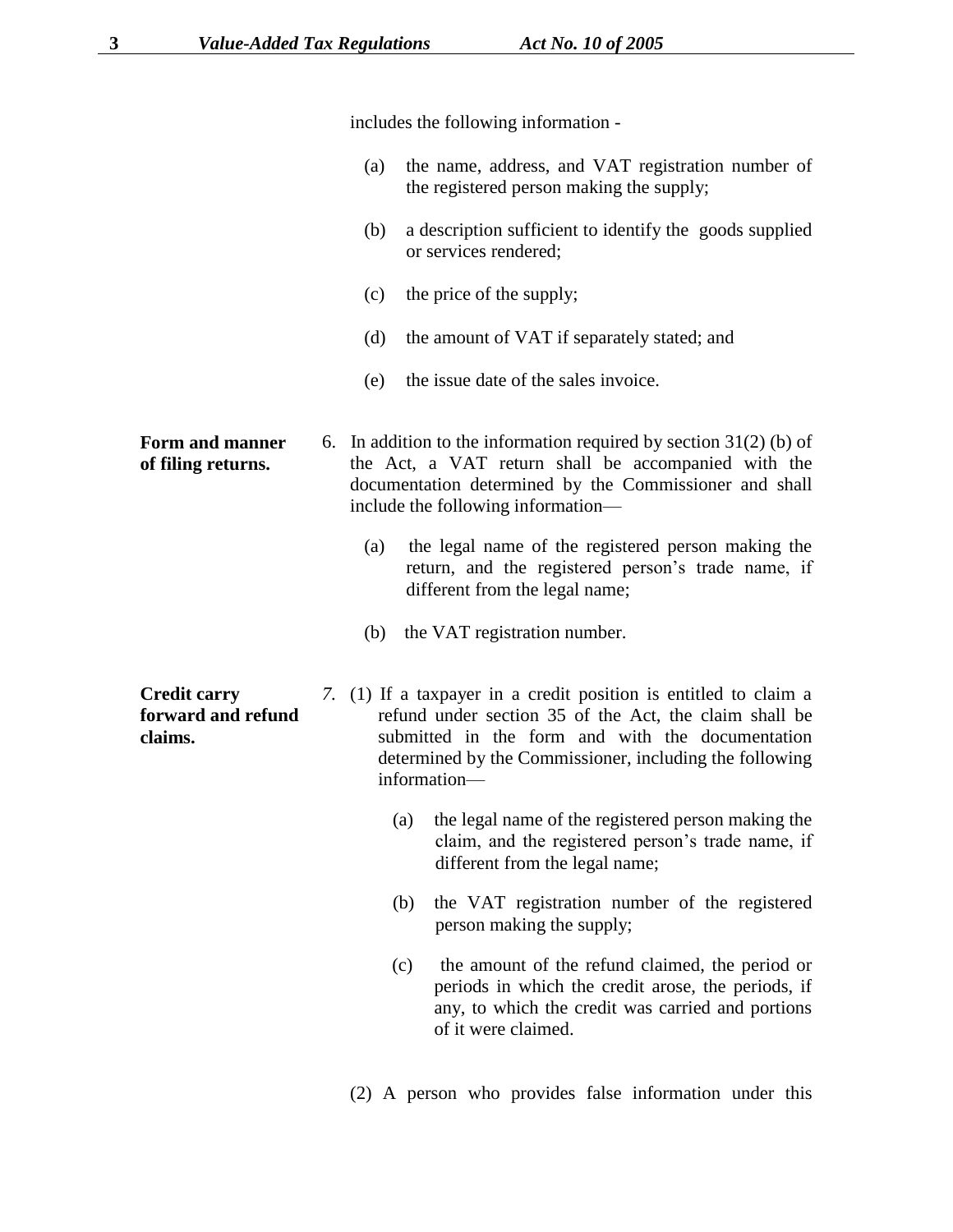regulation or regulation 6 or 8 commits an offence and is liable on summary conviction to a fine of \$25000.00 and to imprisonment for one month.

**Refunds for international organizations and departing nonresidents.**

Reg. 8/2016

- 8. (1) A claim for refund under section 37(1) of the Act, shall be submitted in the form and with the documentation determined by the Commissioner and shall include the following information—
	- (a) the name of the person making the claim; and
	- (b) deleted by Reg. 8/2016
	- (c) the amount of the refund claimed, with a list of the eligible supplies and imports giving rise to the claim, along with the related sales or tax invoices.
	- (2) Tax on supplies and imports is refundable under section 37(1) of the Act only if the supplies and imports are related to the basis for the refund claimed under section  $37(1) -$ 
		- (a) In the case of refunds permitted by section  $37(1)(a)$  of the Act, eligible supplies and imports that are customary under law;
		- (b) In the case of refunds permitted by section 37(1)(b) of the Act, eligible supplies and imports are those relating to the official purposes of the diplomatic or consular mission, including
			- i) Office supplies and equipment;
			- ii) Furniture and equipment for use on consular or diplomatic premises;
			- iii) Official receptions and meals hosted at hotels and restaurants with a cost exceeding the amount specified in Schedule IV, paragraph (6);
			- iv) Vehicles and fuel for official use; and
			- v) Telephone, electricity, and other utility services supplied to the mission's business premises.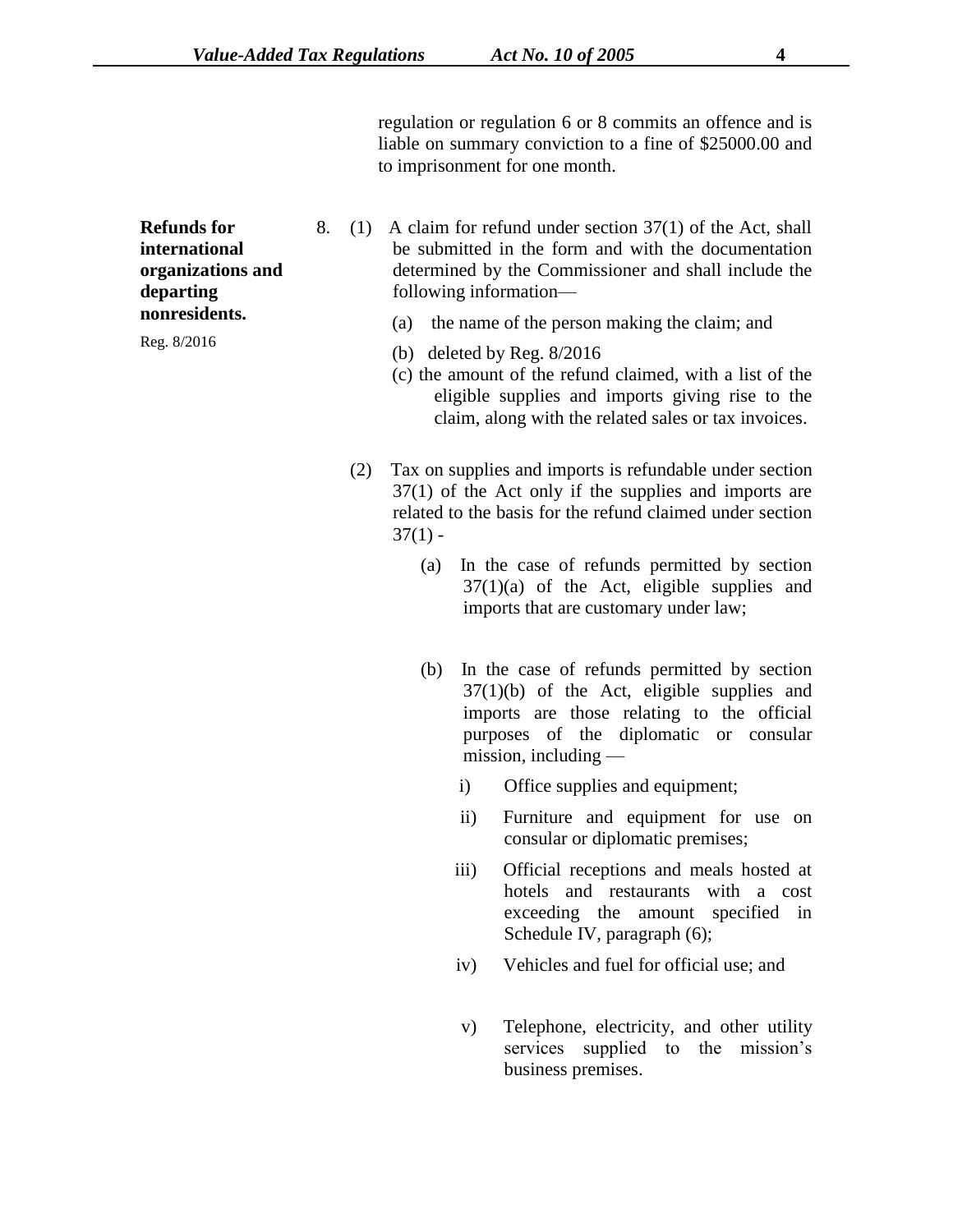- (c) In the case of refunds permitted by section  $37(1)(c)$  of the Act, eligible supplies and imports are those specified in the claimant's agreement.
- (3) Upon application in the form specified by the Commissioner, a person entitled to receive refunds under section  $37(1)$  (a), (b), or (c) of the Act shall be issued a taxpayer's identification number for use in making VAT refund claims. The Minister may, after consultation with the Commissioner, from time to time publish by notice in the Gazette names of persons entitled to such refunds.
- 9. The accounting records relating to taxable activities carried on in Guyana under section 60(1) of the Act include the following -
	- (a) sales invoices issued under section 28(2) of the Act and a record listing and summarising sales transactions of less than \$10000.00;
	- (b) a record of supplies taken by the taxable person for personal use, or given free of charge for nominal considerations to other persons;
	- (c) records listing and summarising cash receipts and cash payments in respect of daily transactions;
	- (d) stock records in respect to opening and closing stock;
	- (e) purchases and sales ledgers;
	- (f) income and expense accounts;
	- (g) till rolls and tapes;
	- (h) bank statements;
	- (i) copies of customs import and export documents;
	- (j) computer records;

**Recordkeeping requirements.**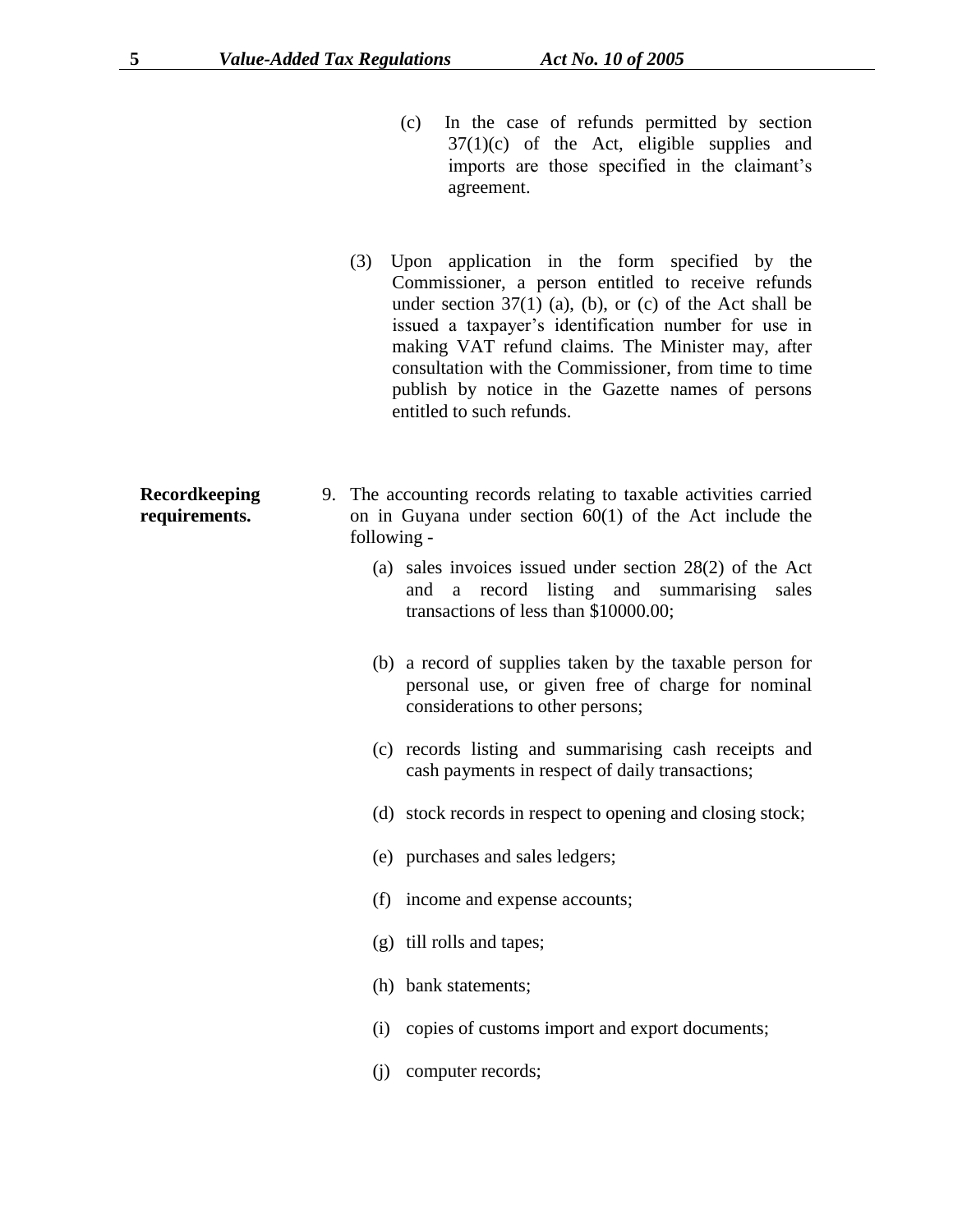(k) any other records related to the business including correspondence and audit reports.

| Printing and use of<br>tax invoices.<br>Reg. 13/2006 | 10. | In pursuance of the provisions of section 95 of the Act -<br>(a) deleted<br>(b) deleted<br>(c) deleted<br>(d) invoices which contain particulars of goods and<br>services, which are zero-rated or zero-rated along with<br>taxable supplies, to show such goods and services<br>separately on the invoice, along with a separate total for<br>such goods and services;<br>(e) deleted |                                                                                                                                               |                                                                                                                                                                                                                                      |  |  |  |
|------------------------------------------------------|-----|----------------------------------------------------------------------------------------------------------------------------------------------------------------------------------------------------------------------------------------------------------------------------------------------------------------------------------------------------------------------------------------|-----------------------------------------------------------------------------------------------------------------------------------------------|--------------------------------------------------------------------------------------------------------------------------------------------------------------------------------------------------------------------------------------|--|--|--|
| <b>Financial services.</b>                           | 11. | (1)                                                                                                                                                                                                                                                                                                                                                                                    | A supply of financial services is exempt from tax<br>under Schedule II, paragraph $2(a)$ , whether provided<br>for explicit or implicit fees. |                                                                                                                                                                                                                                      |  |  |  |
|                                                      |     | (2)                                                                                                                                                                                                                                                                                                                                                                                    |                                                                                                                                               | The financial services exempt under Schedule II,<br>paragraph (2) are the following -                                                                                                                                                |  |  |  |
|                                                      |     |                                                                                                                                                                                                                                                                                                                                                                                        | (a)                                                                                                                                           | granting, negotiating, and dealing with loans,<br>credit, credit guarantees, and any surety for<br>money, including management of loans, credit,<br>or credit guarantees by the grantor; or                                          |  |  |  |
|                                                      |     |                                                                                                                                                                                                                                                                                                                                                                                        | (b)                                                                                                                                           | transactions concerning money (including the<br>exchange of currency), deposit, savings, and<br>current accounts, payments, transfers, debts,<br>cheques, or negotiable instruments, other than<br>debt collection and factoring; or |  |  |  |
|                                                      |     |                                                                                                                                                                                                                                                                                                                                                                                        | (c)                                                                                                                                           | provision of credit under a hire purchase<br>agreement or sale of goods, but only if the credit<br>is provided for a separate charge, and the<br>separate charge is disclosed to the recipient of<br>the goods; or                   |  |  |  |
|                                                      |     |                                                                                                                                                                                                                                                                                                                                                                                        | (d)                                                                                                                                           | the provision, or transfer of ownership, of an<br>insurance policy, or the provision of reinsurance<br>in respect of any such policy, whether the<br>services are performed by insurers, brokers or<br>insurance agents; or          |  |  |  |
|                                                      |     |                                                                                                                                                                                                                                                                                                                                                                                        | (e)                                                                                                                                           | the management of investment funds, including<br>transactions involving an interest in a benefit<br>fund, provident fund, pension fund, retirement                                                                                   |  |  |  |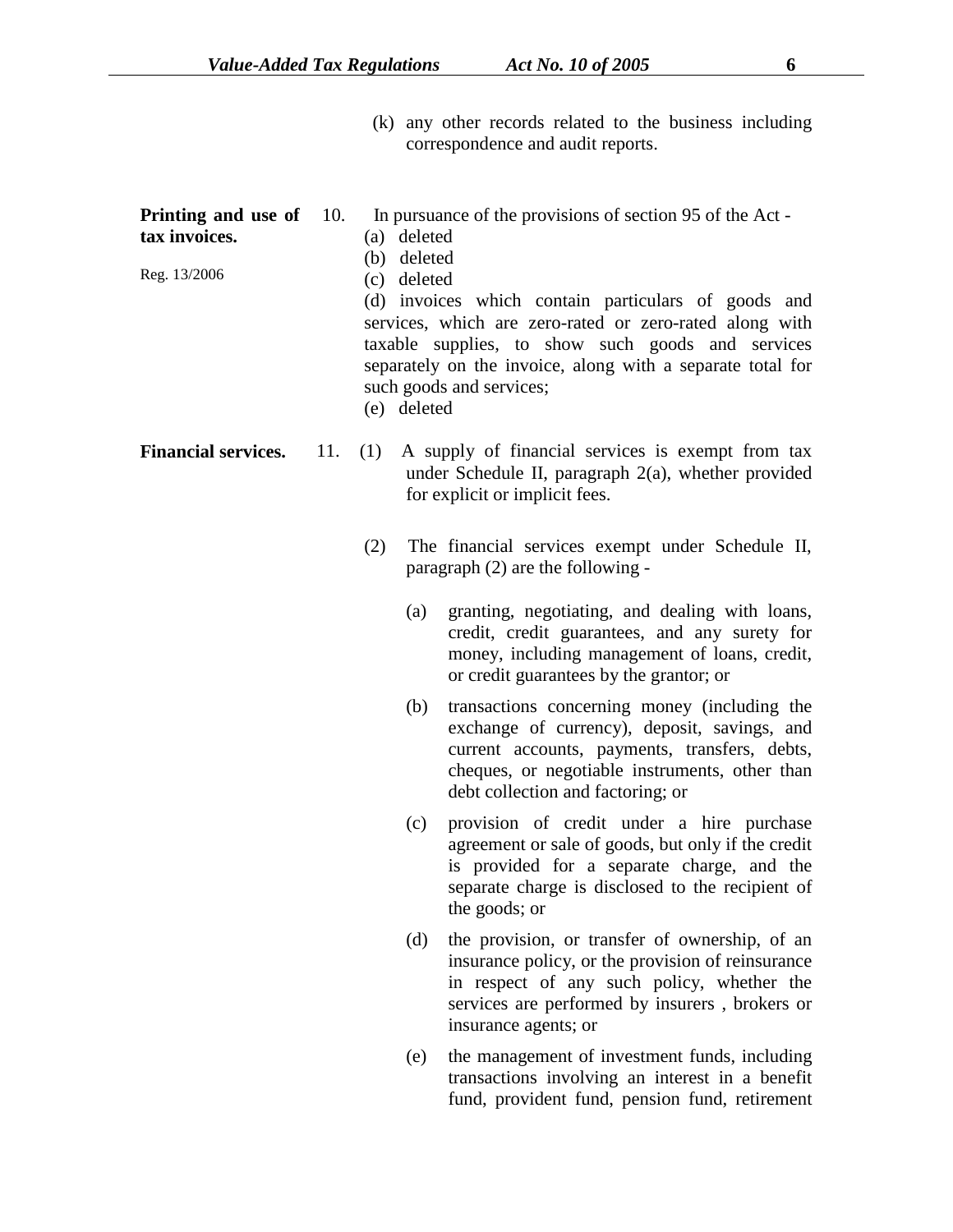annuity fund, or preservation fund; or

- (f) transactions by issuers, brokers, or dealers involving shares, stock, bonds, and other sureties, but not including custody services.
- $(3)$  In this regulation –

"cheque" includes a postal order, a money order, a traveler's cheque, or any order or authorisation (whether in writing, by electronic means, or otherwise) to a financial institution to credit or debit any account;

"currency" means any banknote or other currency of any country, other than when used as a collector's piece, investment article, item of numismatic interest, or otherwise than as a medium of exchange;

"insurance policy" means insurance cover under a policy treated as general insurance business or as long-term insurance business under the Insurance Act;

- (4) Financial services that are listed as exempt under this regulation are exempted, whether rendered by a registered bank or financial institution or by any other person.
- (5) Some services are not exempt under Schedule II, paragraph 2(a), whether or not they are rendered in connection with an exempt financial service. They include the following -
	- (a) legal, accounting and record package services, actuarial, notary, and tax agency services (including advisory services) when rendered to a supplier of financial services or to a customer of that supplier of financial services;
	- (b) safe custody for cash, documents, or other items;
	- (c) data processing and payroll services;
	- (d) debt collection or factoring services;
	- (e) trustee, financial advisory, and estate planning services; and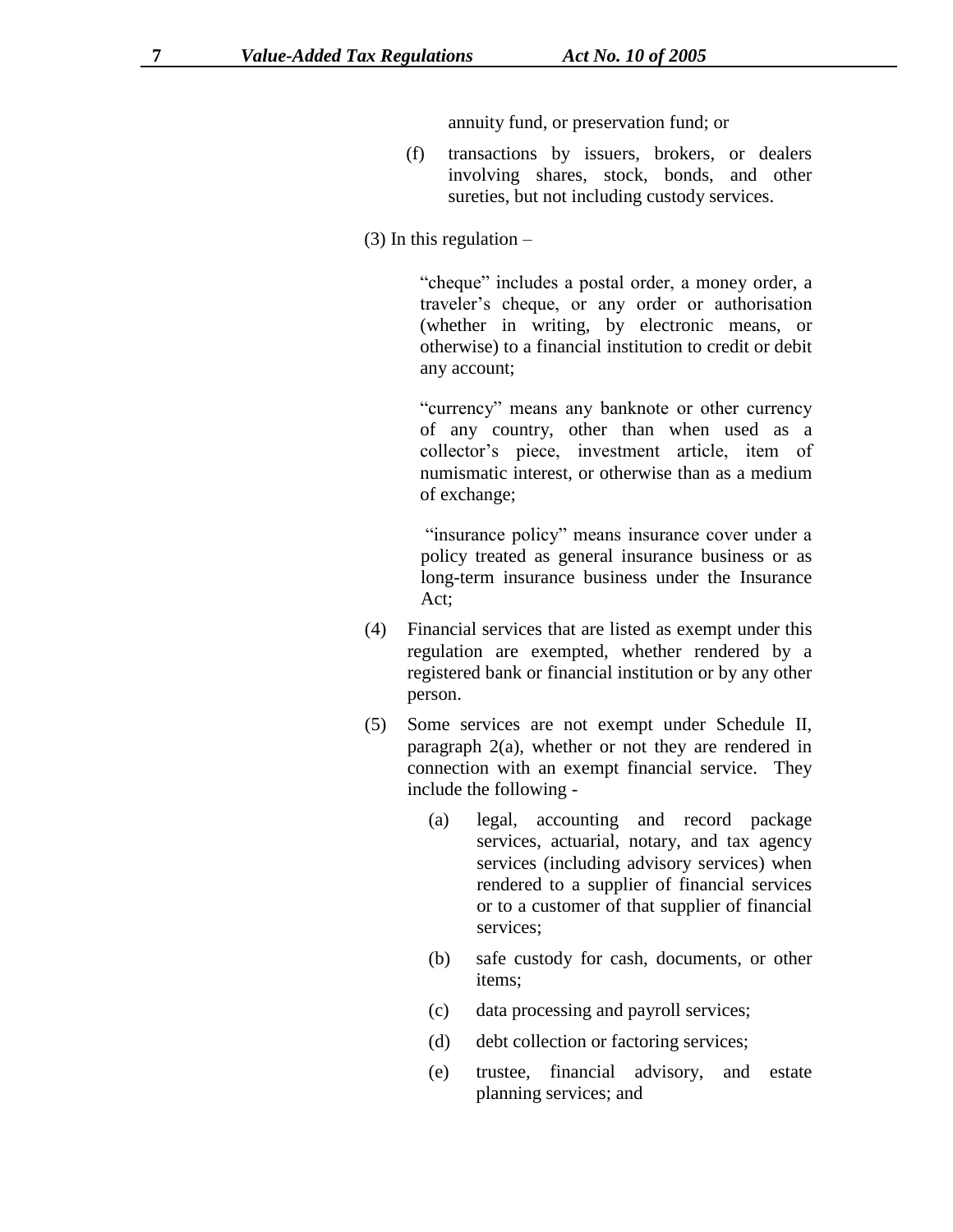- (f) leases, licenses, and similar arrangements relating to property other than a financial instrument.
- (6) For purposes of sub-regulation (5) of this regulation, accounting and record package services include a financial clearing system that may be part of the settlement process, the posting of financial transactions to customers' accounts, the maintenance of customers' accounts, and the rendering of services ancillary to the services just described.
- (7) The mere acquisition of a debt is not a taxable transaction, including debt acquired by a factor. The services related to debt recovery, litigation, and the management of the recovery of the amount due from debtors is taxable, including sales accounting services under a factoring arrangement and other services related to factoring.
- (8) The exemption for financial services extends to the premiums for insurance cover under an insurance policy, but not to broker's fees or commissions charged on the premium.
- (9) The premium on an insurance policy is exempt only if the premium is charged on a policy issued by a person who is licensed to issue such policies under the Insurance Act.
- (10) An insurance policy does not include insurance cover on a warranty in respect of the quality, fitness or performance of tangible property.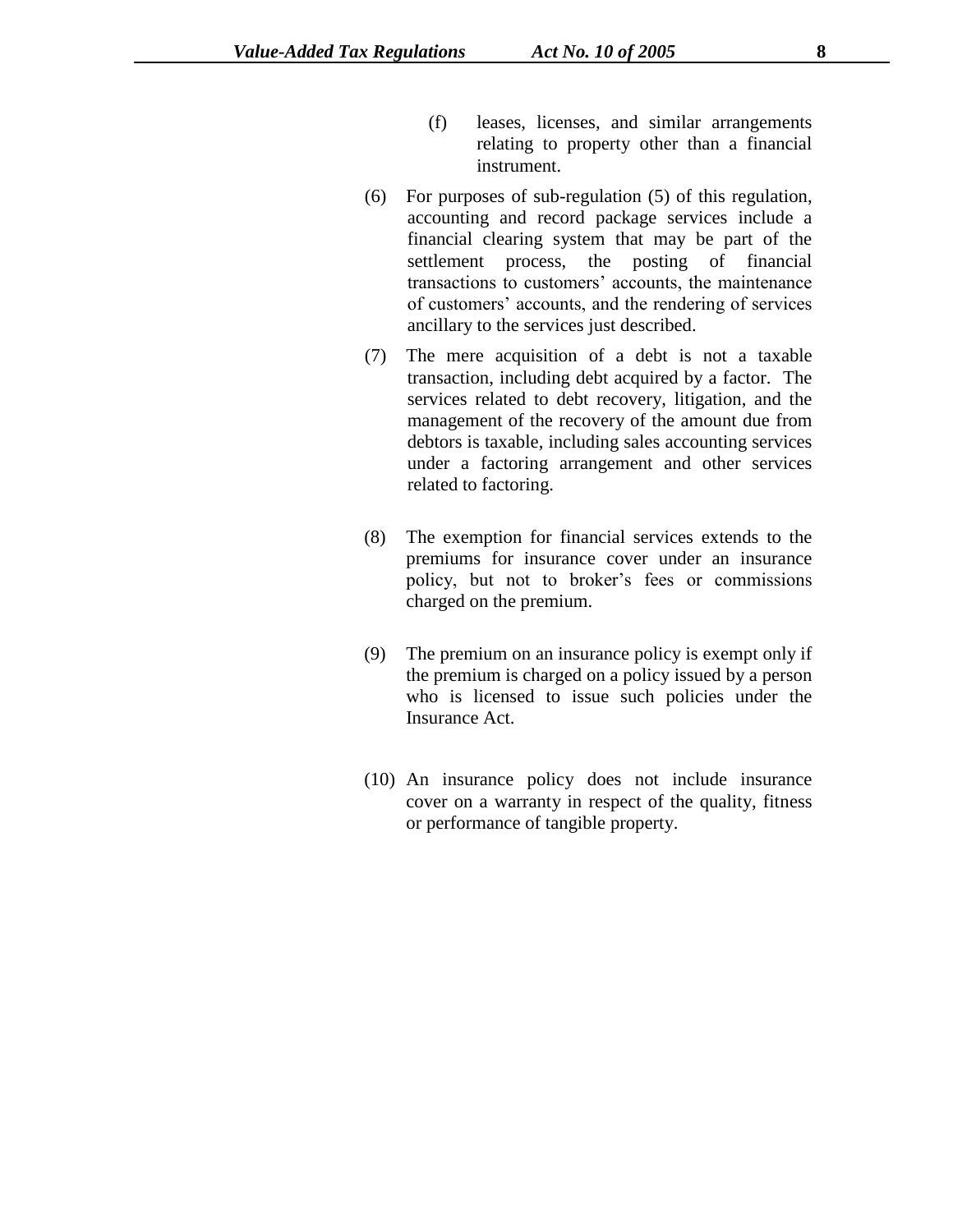**Medical services.**

Reg. 13/2006 Reg. 12/2018

- 12. (1) Schedule I1, paragraph 8 exempts the supply of medical services. Medical services are exempt, whether provided with or without charge and whether paid for by the patient or resident or any third party, if the medical services meet two conditions -
	- (a) they are rendered in a qualified medical facility or by a qualified medical practitioner (or under the supervision of a qualified medical practioner), or both, and
	- (b) they qualify as exempt medical services in this regulation.
	- (2) A qualified medical facility is the office of a qualified medical practitioner. It includes a registered hospital, maternity home, nursing home, convalescent home, hospice, clinic or clinical laboratory.
	- (3) A qualified medical practitioner is a person who is registered as being qualified under the Medical Practitioner's Act. Persons qualified to perform medical, dental, nursing, convalescent, rehabilitation, midwifery, or paramedical services are deemed to be medical practitioners.
	- (4) Medical services involve the diagnosis, treatment, prevention, or amelioration of a disease, including the promotion of mental health, but do not include services for cosmetic reasons other than those required in connection with a disease, trauma, or congenital deformity.
	- (5) The services provided to a resident or patient staying in a qualified medical facility are considered medical services for purposes of this regulation, including meals and accommodations, nursing and personal care, and assistance with daily living activities to meet the needs of the resident or patient, provided that the purpose of the residency is the provision of medical services.
	- (6) The following services are exempt medical services
		- (a) medicines and drugs that are administered in a hospital or clinic, or by hospice;
		- (b) laboratory, x-ray, magnetic resonance imagery, sonogram, or other imaging services or other diagnostic services;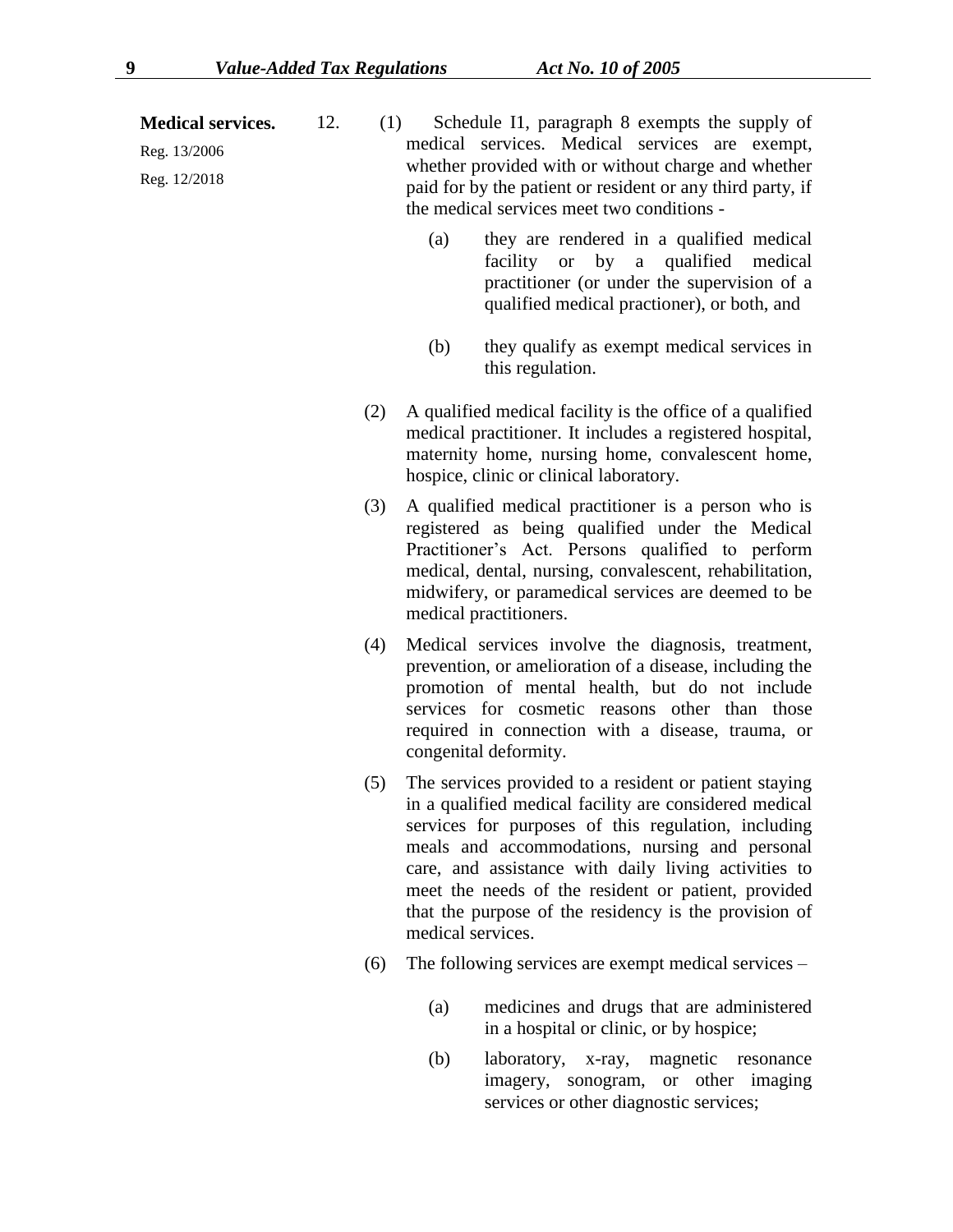- (c) medical devices provided as part of the supply of qualified medical services;
- (d) the use of operating rooms, case rooms, or anesthetic facilities, including necessary equipment or supplies;
- (e) the use of radiotherapy, physiotherapy, or occupational therapy facilities in rendering exempt medical services;
- (f) services rendered by the medical facility staff (including orderlies or technicians) in connection with exempt medical services;
- (g) dental, periodontal, and endodontal services;
- (h) psychoanalytic services;
- (i) optical services; and
- (j) paramedical services"; and
- (7) Medical devices and their components are those supplied to a resident or patient in a qualified medical facility, or supplied on prescription in connection with the rendition of qualified medical services, including—
	- (a) a respiratory or heart monitor, dialysis machine, or feeding utensil for use by an individual with a disability;
	- (b) a medical or surgical prosthesis or orthopedic aid provided as part of the rendition of qualified medical services; and
	- (c) an item of medical or surgical equipment sold or rented by a qualified medical facility or a qualified medical practitioner to a patient or resident.
- (8) Deleted by No. 12 of 2018
- 13. Supply of electricity is zero-rated provided that the consumption of electricity does not exceed \$10,000.00 per month.